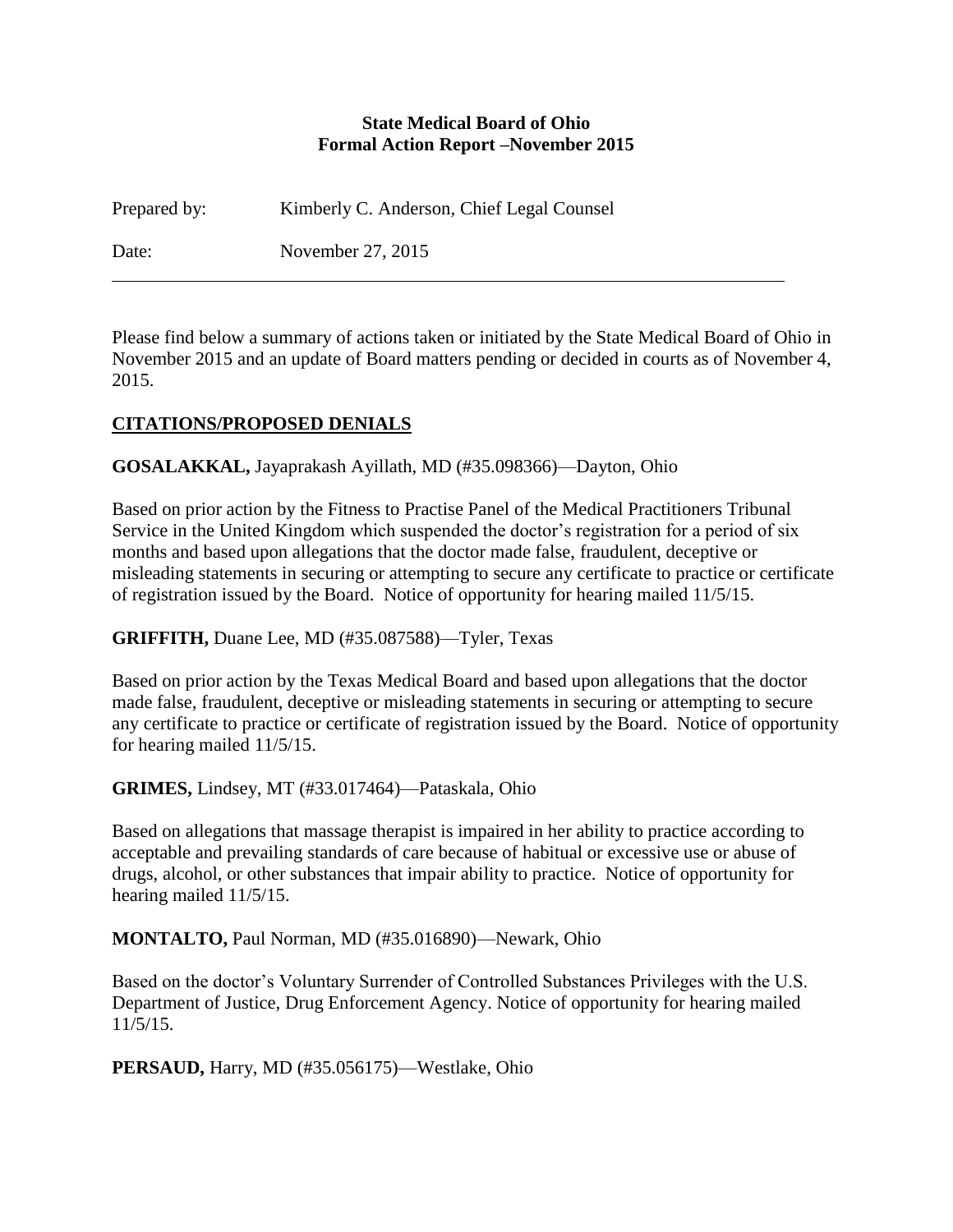Based on the doctor's conviction in the United States District Court, Northern District of Ohio, Eastern Division on one count of Health Care Fraud or Aiding and Abetting Health Care Fraud, thirteen counts of False Statement Relating to Health Care Matters or Aiding and Abetting False Statement Relating to Health Care Matters and one count of Money Laundering, all felonies, and based on allegations that the doctor obtained or attempted to obtain money or anything of value by fraudulent misrepresentation in the course of practice. Notice of opportunity for hearing mailed 11/5/15.

**URADU**, Onyinyechi Rose, MD (#35.088677)—Russell, Kentucky

Based on Voluntary Surrender of Controlled Substances Privileges with the U.S. Department of Justice, Drug Enforcement Agency; based on suspension from participation in Medicaid based upon a determination by the Ohio Department of Medicaid; based on the alleged commission of an act that constitutes a misdemeanor in the course of practice, Authority of Licensed Health Professional with respect to each patient in excess of 100 patients; and based on prior action by the Ohio Board of Pharmacy summarily suspending the Terminal Distributor of Dangerous Drugs license at a facility in which the doctor was the responsible person. Notice of opportunity for hearing mailed 11/5/15.

**VENNE**, Alexander Ryan, MT (#33.018216)—Columbus, Ohio

Based on massage therapist's felony plea of guilty to one felony count of Aggravated Possession of Drugs in the Common Pleas Court of Franklin County, Ohio and based upon allegations that the massage therapist made false, fraudulent, deceptive or misleading statements in securing or attempting to secure any certificate to practice or certificate of registration issued by the Board. Notice of opportunity for hearing mailed 11/5/15.

# **FINAL ORDERS**

**BARONE**, Frank Edmidio, MD (#35.049389)—Perrysburg, Ohio

Medical license reprimanded. Based on the finding that the doctor delegated use of a light-based medical device to an unlicensed individual for purposes other than hair removal in the care and treatment of thirty-one patients. Order effective 11/19/15.

**RODEBAUGH**, Justin Matthew, MD (#57.015418)—Strongsville, Ohio

Application for training certificate to practice medicine and surgery granted and suspended for at least two years from April 22, 2014 with interim monitoring conditions and conditions for reinstatement or restoration of license established. Based on the finding that the doctor is impaired in his ability to practice according to acceptable and prevailing standards of care because of habitual or excessive use or abuse of drugs, alcohol, or other substances that impair ability to practice and that the doctor made a false, fraudulent, deceptive or misleading statement in the solicitation of or advertising for patients; in relation to the practice of medicine and surgery, or in securing or attempting to secure any certificate to practice or certificate of registration issued by the Board. Order effective 11/5/15.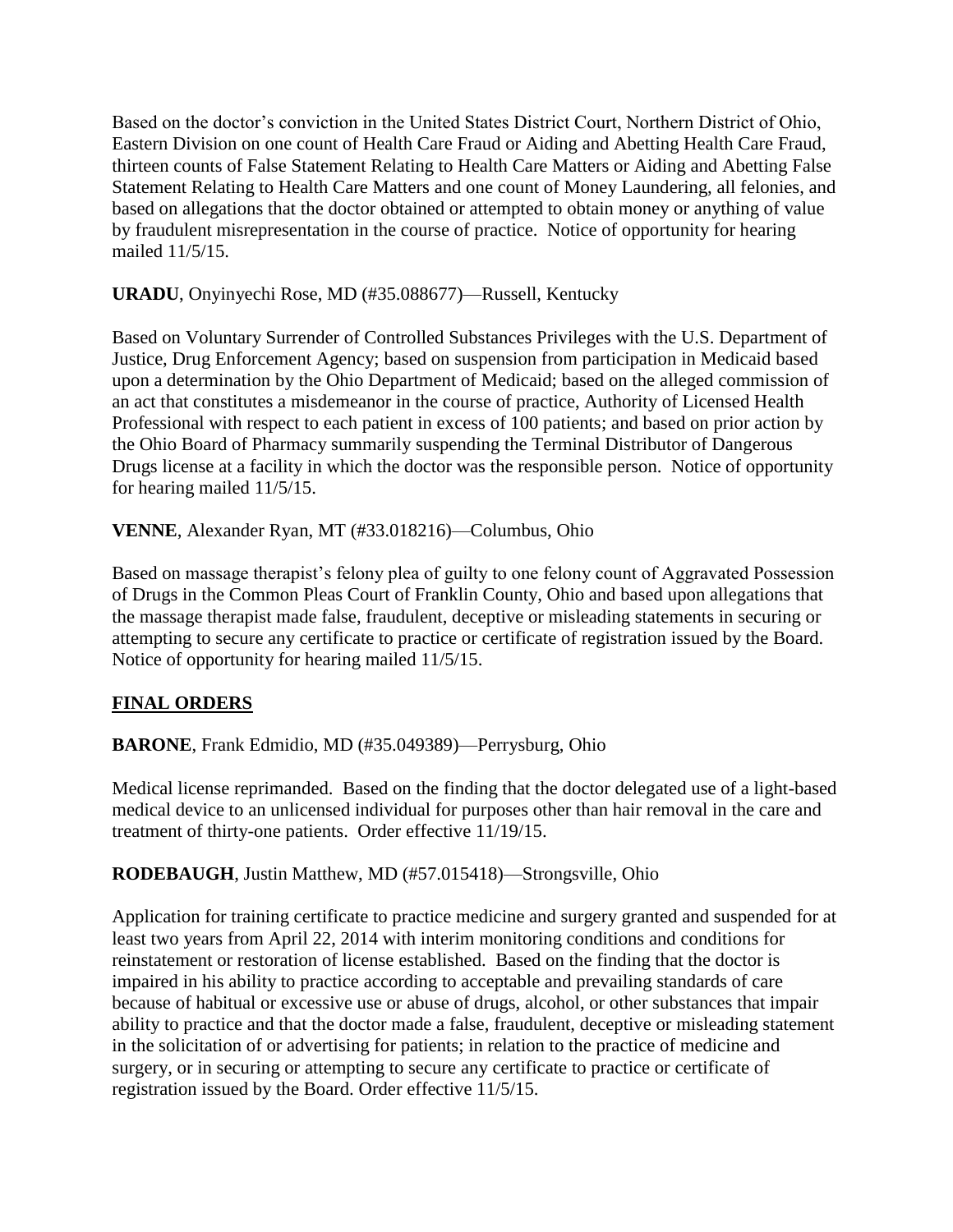## **VOLUNTARY SURRENDERS/RETIREMENTS/WITHDRAWALS**

#### **MATTHEWS**, Gary William, MT (#33.004722)--Goshen, Ohio

Permanent revocation of license to practice massage therapy authorized by massage therapist in lieu of formal disciplinary proceedings pursuant to Section 4731.22(B)(6), Ohio Revised Code. Effective 11/4/15.

**SNYDER,** Matthew Allan, MT (#33.014161)—Toledo, Ohio

Permanent revocation of license to practice massage therapy authorized by massage therapist in lieu of further investigation pursuant to Section 4731.22(B)(26), Ohio Revised Code. Effective 11/4/15.

#### **CONSENT AGREEMENTS**

#### **COOK,** Deborah, DPM (#36.003231)—Mentor, Ohio

Podiatric medical license suspended until June 10, 2016, subject to interim monitoring conditions. Upon reinstatement, podiatric medical license will be subject to probationary terms for at least three years. Based on doctor's plea of guilty to two felonies, Deception to Obtain a Dangerous Drug and Illegal Processing in the Lake County Court of Common Pleas. Also based on the doctor's admission that the doctor wrote a prescription for a controlled substance in the name of a family member, but that the doctor intended the medication for her own use and that she took the medication, which acts constitute a felony committed in the course of practice; that she wrote a prescription for a controlled substance in the name of a second family member, but intended that the medication be used by another family member, which acts violate Board rules governing the utilization of controlled substances for self or family member and a failure to maintain minimal standards applicable to the selection or administration of drugs and a departure from or failure to conform to minimal standards of care; that she prescribed controlled substances to a family member on two or three occasions but did not maintain a patient record; and that she failed to cooperate in an investigation conducted by the Board. Agreement effective 11/4/15.

**DIAMANTIS,** Nicholas Constantine, MD (#35.069292)—Bratenahl Village, Ohio

Medical license suspended for 60 days with interim monitoring conditions and probationary terms, conditions and limitations for at least 3 years. Based on the doctor's admission that he made false, fraudulent, deceptive or misleading statements in that he fabricated certain medical records; failed to cooperate in an investigation conducted by the Board; and obtained or attempting to obtain, money or anything of value by fraudulent misrepresentations in that the fabricated records were created in relation to the doctor seeking accreditation by the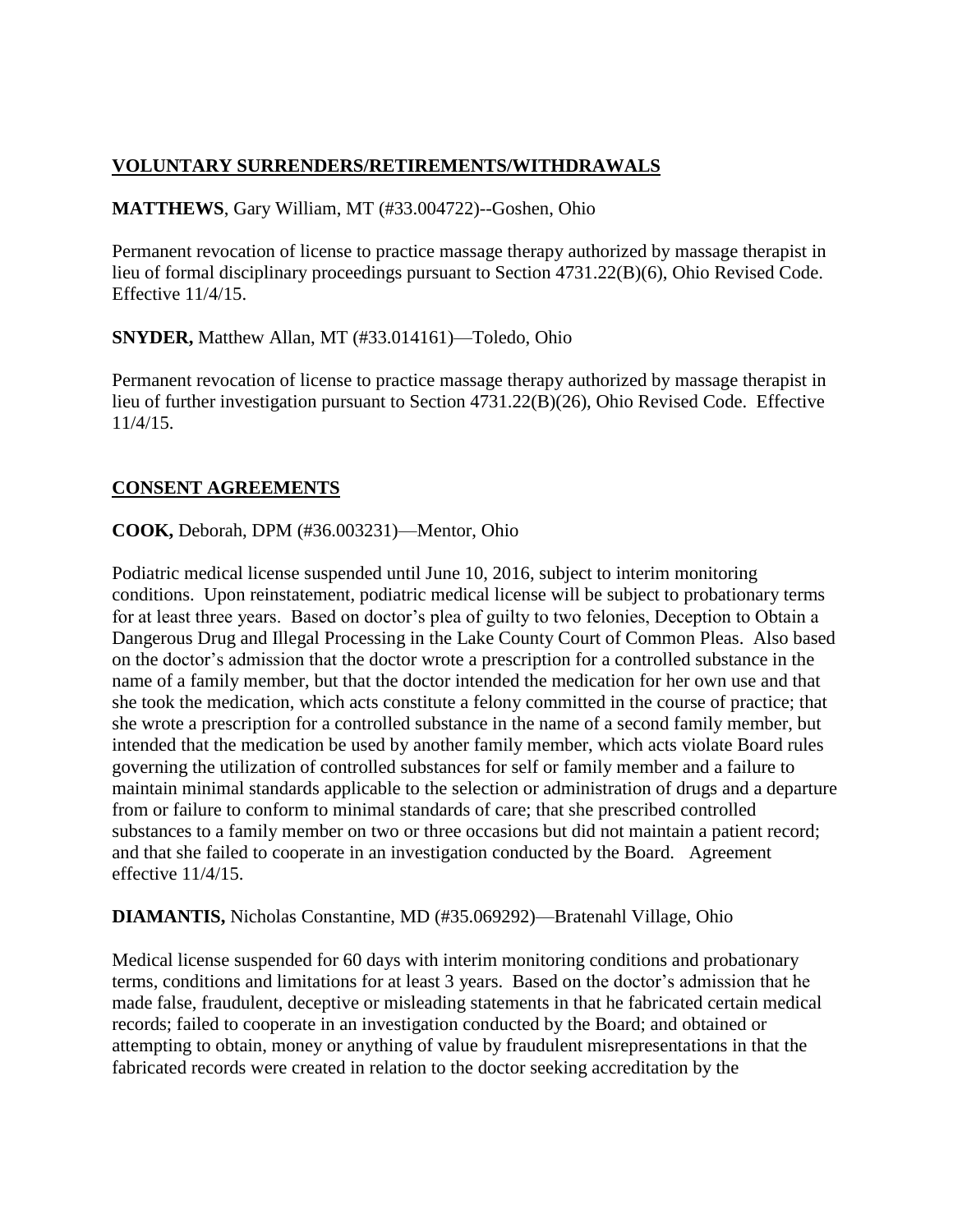Accreditation Association for Ambulatory Healthcare. Agreement effective 11/4/15. Suspension effective 12/18/15.

**GILMAN,** Denise Ida, DO (#34.009908)—Corapolis, Pennsylvania

Osteopathic medical license reprimanded and subject to probationary terms, conditions and limitations for a minimum of one year. Based on doctor's consent agreement with the Pennsylvania State Board of Osteopathic Medicine, which was itself based on doctor's use of a cell phone to photograph a sedated male patient prior to a surgical procedure. Agreement effective 11/4/15.

**GOLDSCHMIDT**, Matthew Joel, MD (#35.083072)—Orange Village, Ohio

Medical license suspended for 60 days with interim monitoring conditions and probationary terms, conditions and limitations for at least 3 years. Based on the doctor's false, fraudulent, deceptive or misleading statements in that he fabricated certain medical records; and he obtained or attempted to obtain, money or anything of value by fraudulent misrepresentations in that the fabricated records were created in relation to the doctor seeking accreditation by the Accreditation Association for Ambulatory Healthcare. Agreement and Suspension effective 11/4/15.

# **PROBATIONARY REQUESTS AND MODIFICATIONS**

**ATANASOFF,** Nicholas Anthony, DO (#34.007837)—Lyndhurst, Ohio

Doctor's requests for the discontinuation of chart review and drug log requirements and reduction in the frequency of psychiatric sessions to every three months and reduction in the frequency of psychotherapy sessions to monthly granted by vote of the Board on 11/4/15.

**BENZ**, Thomas Bartley, MD (#35.127311)—Parkersburg, West Virginia

Doctor's request for approval for drug testing to be conducted by the Alabama Physician Health Program while doctor is practicing outside of Ohio granted by vote of the Board on 11/4/15.

**DUNCAN,** Philicia Suanna, MD (#35.126932)—Columbus, Ohio

Doctor's request for permission to travel between Ohio and Michigan without prior approval so long as an approved testing site in Michigan is identified and documented granted by vote of the Board on 11/4/15.

**JOHNSON,** Peter Carl, MD (#35.066160)—Northwood, Ohio

Doctor's request for approval of treating psychiatrist and approval of required ethics and boundaries courses granted by vote of the Board on 11/4/15.

**KRAENZLER,** Erick John, MD (#35.056589)—Brecksville, Ohio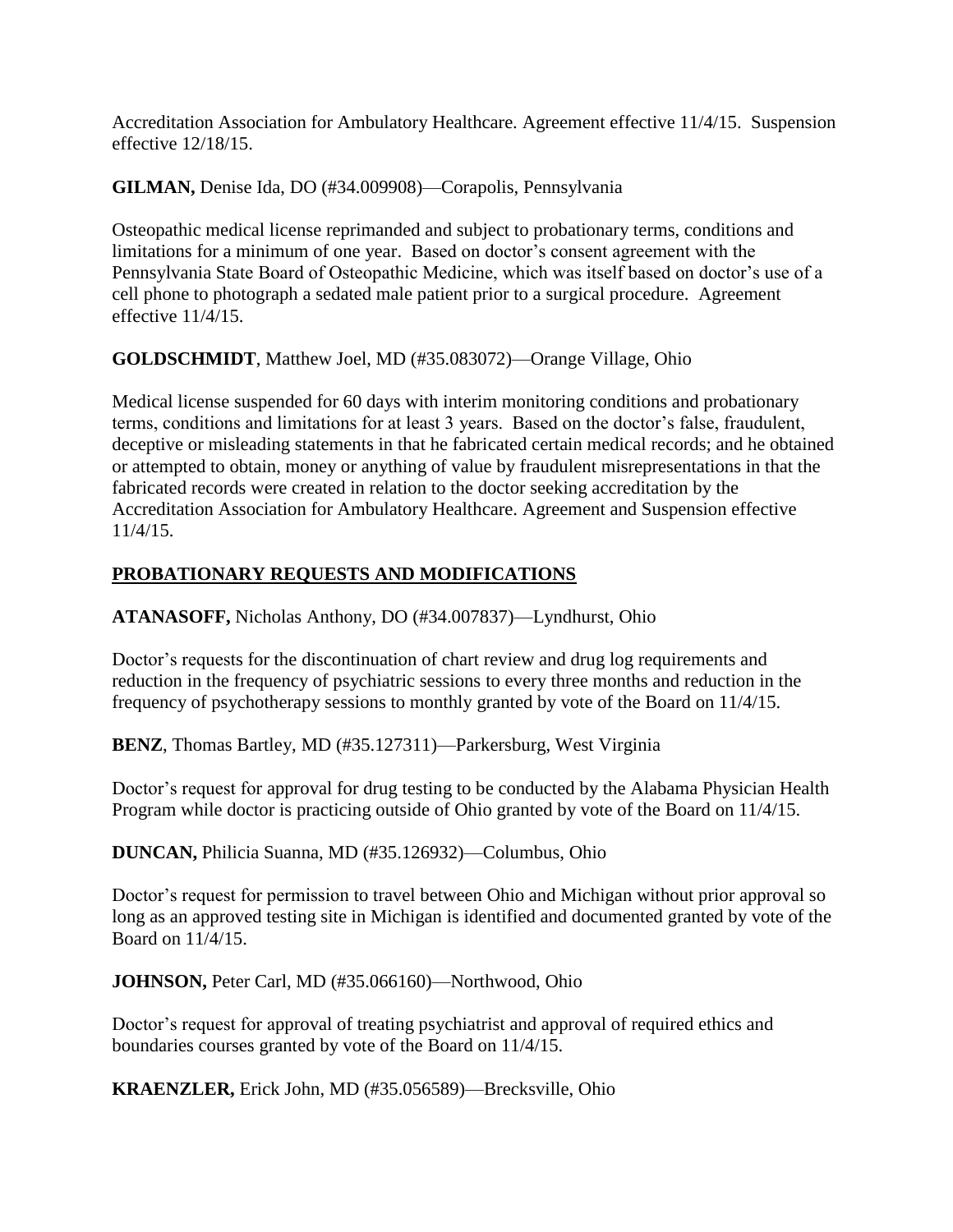Doctor's request for discontinuation of the drug log and audit report requirements granted by vote of the Board on 11/4/15.

**MERKIN,** Bruce Jeffrey, MD (#35.086596)—Copley, Ohio

Doctor's request for approval of treating psychiatrist granted by vote of the Board on 11/4/15.

**ROSS,** John Allen, MD (#35.064459)—Fostoria, Ohio

Doctor's request for approval of the required office management course granted by vote of the Board on 11/4/15.

**SABINO,** Alan Dale, MD (#35.084776)—Stockton, California

Doctor's request for approval of personal appearances via internet meeting source granted by vote of the Board on 11/4/15.

## **PROBATION TERMINATED**

**BRAUCH,** Rebecca Ann, MD (#35.122513)—Gainesville, Florida

Doctor's request for release from the terms of the 11/13/13 Consent Agreement granted by vote of the Board on 11/4/15. Effective 11/13/15.

**HEYD,** Timothy John, MD (#35.063863)—Beavercreek, Ohio

Doctor's request for release from the terms of the 10/8/08 Consent Agreement granted by vote of the Board on 11/4/15. Effective 11/10/15.

#### **REINSTATEMENTS**

**MACATOL**, Michael Christopher, MD (#35.095993)—Columbus, Ohio

Doctor's request for reinstatement of license granted by vote of the Board on 11/4/15 subject to probationary terms and conditions established by the 12/10/14 Board Order. Effective 11/4/15.

#### **NON-DISCIPLINARY ORDERS**

**LYNCH**, Kevin Robert, MT (#33.013006)—Cleveland, Ohio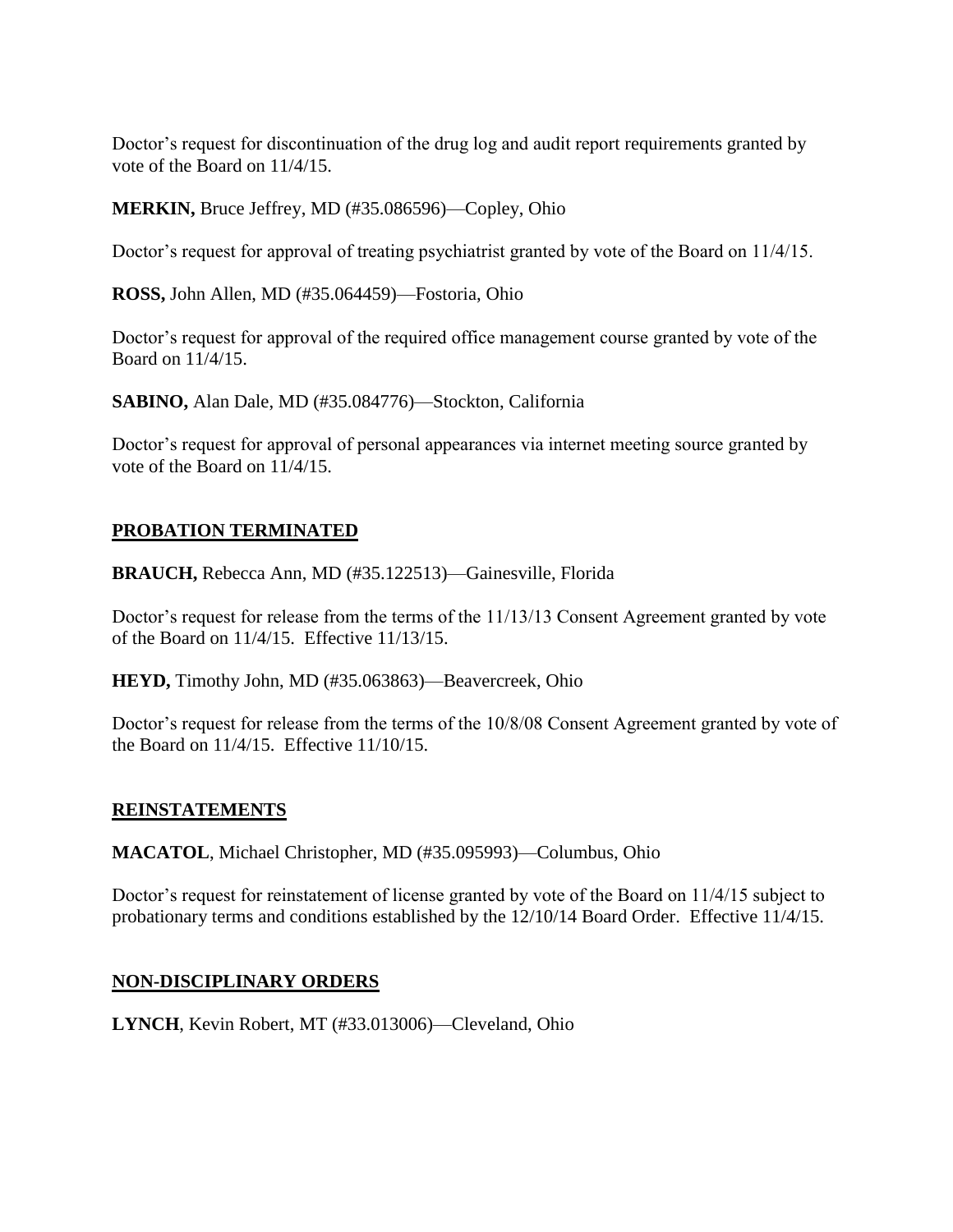Application to restore license to practice massage therapy conditionally approved by the Board pending the massage therapist's passage of the Massage and Bodywork Licensing Examination no later than March 16, 2016. Order effective 11/5/15. (Journal Entry-No hearing requested).

**ADEDOKUN**, Emmanuel Adekunle, MD (applicant) Kingsport, TN

Non-permanent, non-disciplinary withdrawal of application for license to practice medicine and surgery accepted by Board. Effective 11/4/15.

## **COURT ACTIONS**

**ANGERBAUER,** Steven Ralph, M.D. applicant – New York, New York

By Judgment Entry dated October 20, 2015, Franklin County Court of Common Pleas vacated the December 10, 2014 Order of the Board and remanded the matter to the Board to schedule an administrative hearing on the Notice of Opportunity for Hearing issued by the Board on August 13, 2014.

**FRANTZ,** Nathan Buchanan, DO (#58.005803)--North Royalton, Ohio

Notice of Appeal of the Board's October 28, 2015 Order indefinitely suspending the doctor's osteopathic training certificate filed with the Franklin County Court of Common Pleas on October 30, 2015.

**PARROTT,** Cassandra Rose, D.O. (#58.005272)—Cleveland Heights, Ohio

Notice of Appeal of the Entry of the Franklin County Court of Common Pleas affirming the Board's 9/10/14 Order filed with the Court of Appeals of Ohio, Tenth Appellate District on October 21, 2015.

By Journal Entry, the Court of Appeals of Ohio, Tenth Appellate District continued the conditional stay of the 9/10/14 Board Order.

Please note that revocation and suspension Orders are not always effective immediately. If you have questions about effective dates or conditions governing a doctor's practice before a Board Order takes effect, please contact the office.

Ohio law permits appeal of a Board Order to the Franklin County Court of Common Pleas. Due to this possibility and the potential for a stay that might delay the imposition of a Board action, you may wish to contact us periodically to verify a given practitioner's licensure status.

Most current citation letters, Board Orders, consent agreements and voluntary surrenders or retirements are available on the Medical Board's website at<http://www.med.ohio.gov/> under "Licensee Profile and Status." If you have questions or need additional details about Citations, Board Orders, Consent Agreements, or Court Actions, please contact the Case Control Office. If